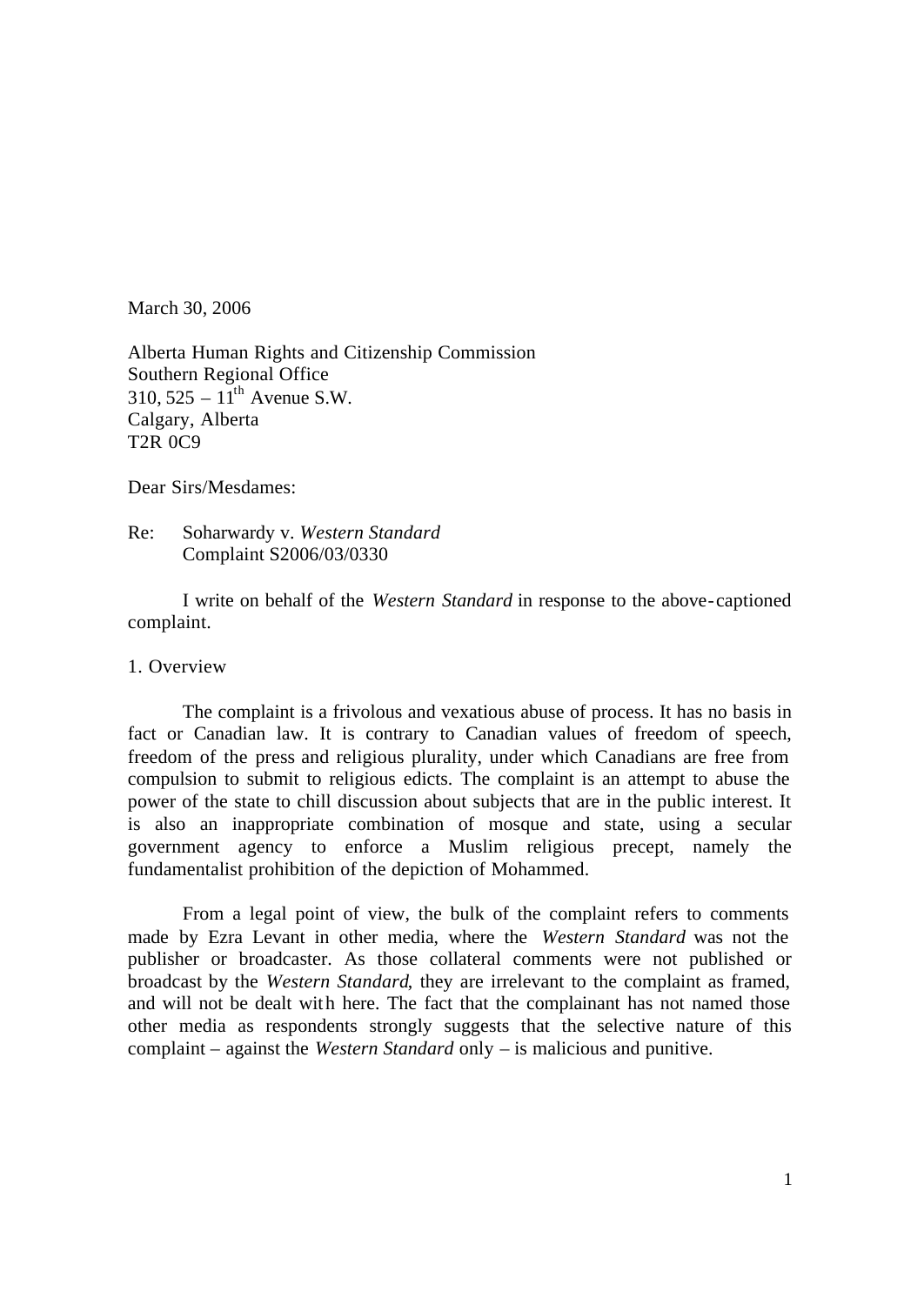This is a nuisance suit that serves an illiberal agenda, and should the Alberta Human Rights and Citizenship Commission (AHRCC) not dismiss it forthwith, the AHRCC itself would become a party to it.

# 2. Perversion of Human Rights Commission

If the AHRCC does not dismiss this complaint, as did the Calgary Police Service in response to a similar complaint brought by the same complainant, the AHRCC will be discredited and its liberal reputation will be brought into disrepute. This complaint perverts the cause of human rights. As Alan Borovoy, general counsel to the Canadian Civil Liberties Association, wrote in the *Calgary Herald* on March  $16<sup>th</sup>$ , in direct response to the within complaint, "during the years when my colleagues and I were labouring to create such commissions, we never imagined that they might ultimately be used against freedom of speech". Borovoy wrote that censorship was "hardly the role we had envisioned for human rights commissions. There should be no question of the right to publish the impugned cartoons."

Borovoy was so concerned that the AHRCC would even consider this complaint that he called for an amendment to the AHRCC's governing statute, to reign in the AHRCC. "It would be best, therefore, to change the provisions of the Human Rights Act to remove any such ambiguities of interpretation," he concluded.

## 3. AHRCC could chill public discussion

The national debate surrounding the *Western Standard*'s publication of the Danish cartoons touched on many important matters of Canadian public policy, including the separation of mosque and state, the proper response to terrorism, press freedom, diversity of religious opinion, the division between radical and liberal Muslims, and the inculcation of Canadian Charter values in new immigrants. All of these matters are *bona fide* topics of discussion for both private citizens and the media, especially for news media like the *Western Standard*.

If the AHRCC allows itself to be used to attack the publication of a good faith debate on these issues, the AHRCC will become a tool of censorship akin to libel chill. If it does not dismiss this complaint, the AHRCC will send a message that the state, with its unlimited resources, will not hesitate to interfere with and harass media that discuss controversial topics even in a *bona fide* manner. That would be worse than a private lawsuit brought by an illiberal complainant, as such a litigant would have to finance his own prosecution, and would be liable for costs to any defendant for a baseless action. Not so with the AHRCC, which has unlimited resources, and which does not compensate defendants against whom a complaint is dismissed. Even an acquittal, therefore, is a punishment. The process becomes the penalty.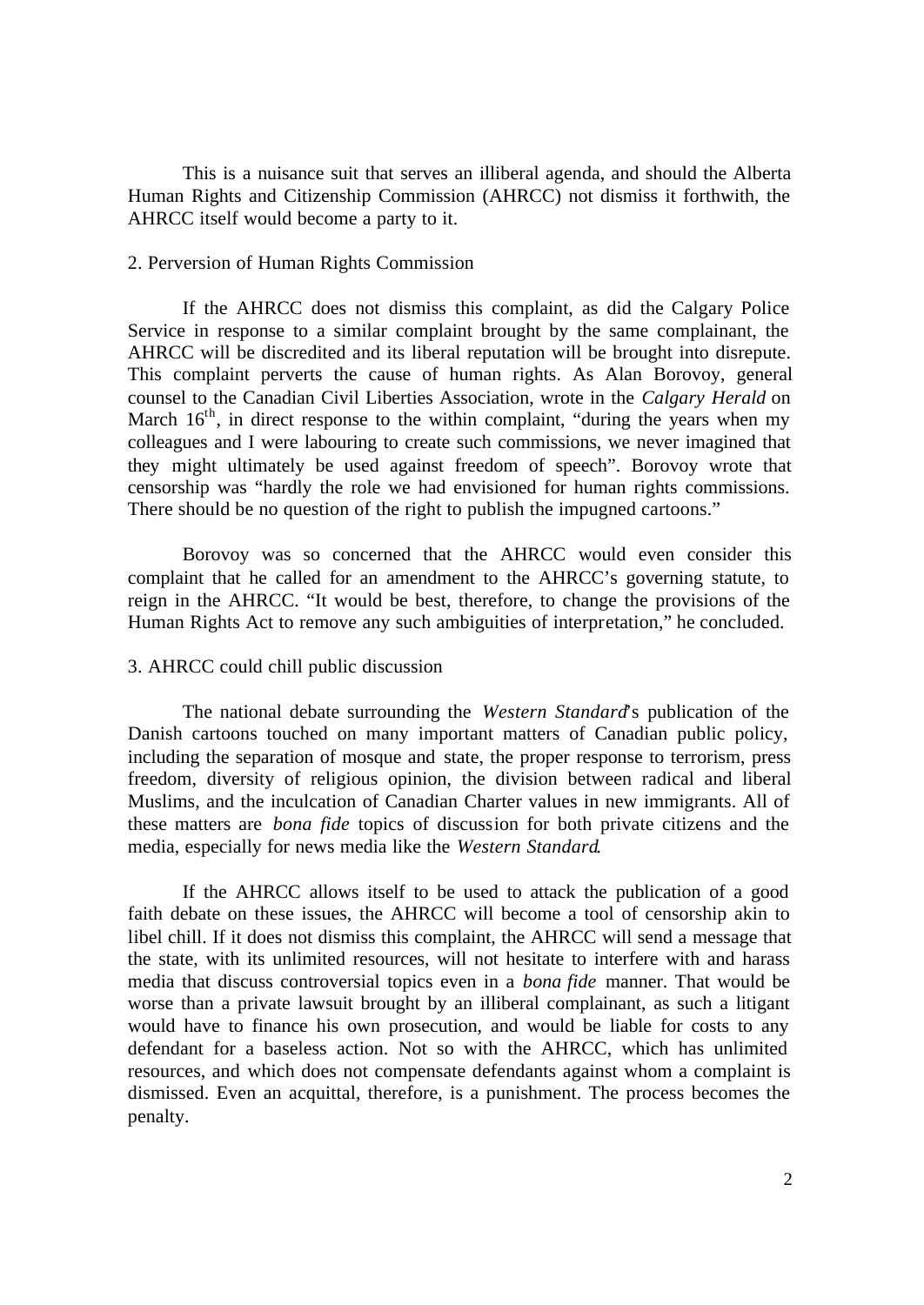### 4. Freedom of expression and the right to offend

Freedom of expression cannot be limited to merely innocuous subjects, or else it is not truly freedom. Freedom of expression is only meaningful when it trumps other values, such as political sensibilities, or religious dogma, or personal sensitivities. Indeed, Western Civilization's progress in all realms, ranging from science to art to religion to feminism to civil rights for racial minorities and gays, has come about from the free expression of ideas that necessarily offended some earlier order.

#### 5. Reason for, and style of, publication

The *Western St andard*'s exercise of its freedom of expression does not require justification, and we reserve all of our rights and freedoms. That said, the *Western Standard* published the cartoons for a simple reason: they are the central fact in one of the largest news stories of the year, and the *Western Standard* is a news magazine. We publish the facts and let our readers make up their minds. This was a reasonable news decision: According to a February COMPAS poll, fully 70% of Canada's working journalists agreed with the decision to publish the cartoons – and many went further, stating that every other media outlet should have published them, too.

The treatment of the cartoons in the *Western Standard* was reflective and analytical, and was in the style of media criticism. For a fuller exposition of the right to publish the cartoons, please find enclosed the March 13, 2006 edition of the *Western Standard*, featuring the cover story "What were we thinking?" and related columns and letters.

## 6. Specific reply to the complaint

The complaint is not a coherent legal or factual argument. It is a handscrawled, error-ridden, incoherent stream of consciousness that, *prima facie*, shows its frivolous nature. For its formal flaws alone the AHRCC should dismiss it. If the AHRCC does not dismiss the complaint, the *Western Standard* will be subjected to the imprecise and onerous task of trying to understand and meet the case against it. What follows is an attempt to refute an incoherent complaint.

### 6(a). Confusion as to the identity of the respondent

The style of cause lists the *Western Standard* magazine as the respondent, but the bulk of the facts refer to comments made by Ezra Levant through other media,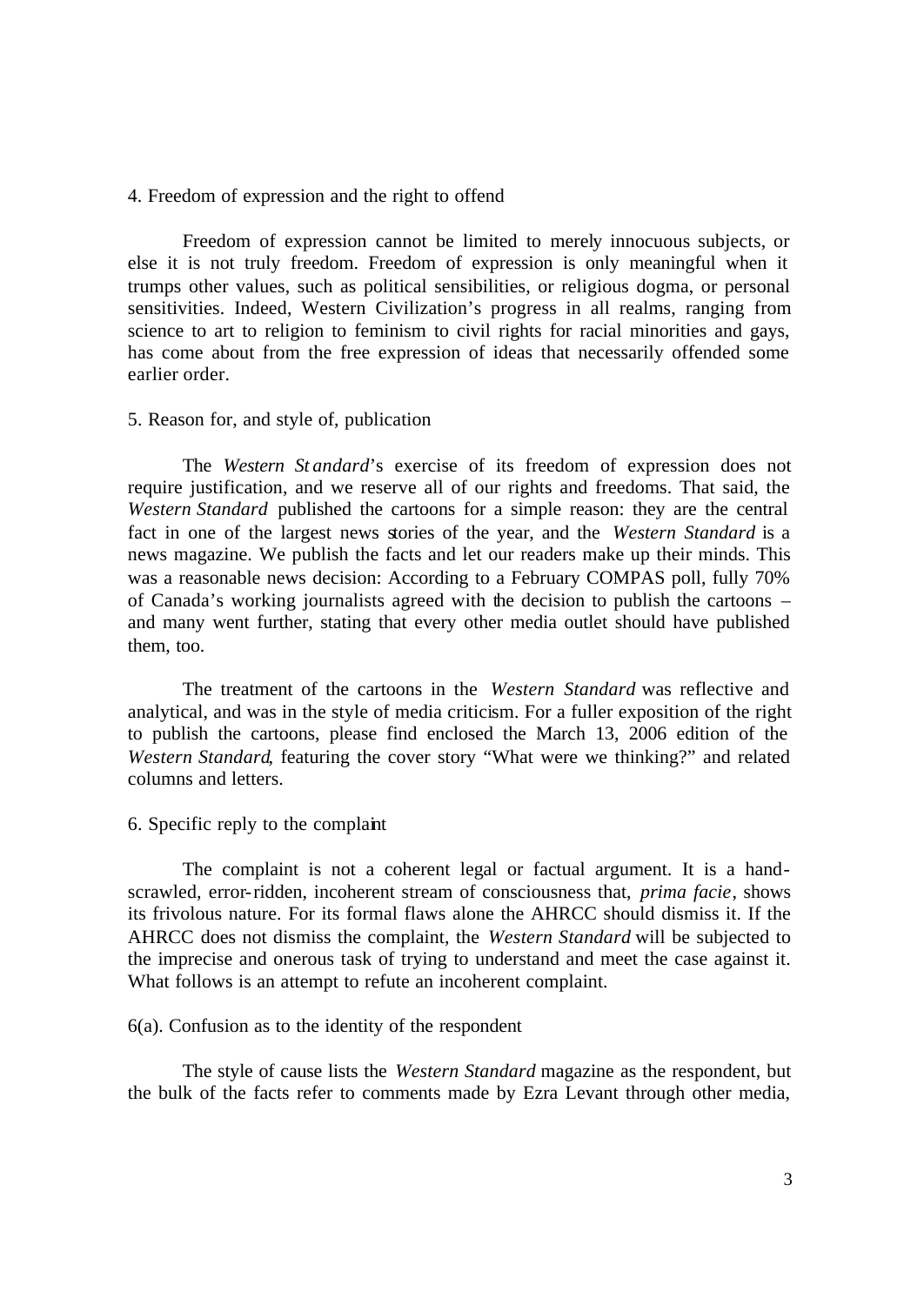where the *Western Standard* was not the publisher or broadcaster. Because those are irrelevant to this complaint, those points will not be addressed in this response.

6(b). Confusion as to incidents, dates, times and other specifics

The complaint is vague to the point of meaninglessness regarding the impugned facts. Meaningless phrases like "on the media" and "constantly" make such a complaint impossible to answer with specificity, as the case against the respondent is not clear.

6(c). Confusing *bona fide* comments with "hate" or "discrimination"

The bulk of the complaint refers not to the publication of the cartoons by the *Western Standard*, but the defense by Ezra Levant in other media of the *Western Standard*'s decision. That defense included public debates in which the complainant himself voluntarily participated. These complaints are not relevant to the within case against the respondent, the *Western Standard,* which was not the publisher or broadcaster of those debates defending the decision to publish the cartoons. However, they serve to illustrate the illiberal, anti-human-rights agenda of the complainant: he seeks not only to prohibit legitimate publications, but also to prohibit arguing, advocating or perhaps even thinking about publishing his list of prohibited publications. He seeks not only to censor the cartoons but to censor the debate about the cartoons.

The complaint deliberately confuses active, malicious discrimination with thoughtful, *bona fide* discussion of public issues. It calls good faith debate "hatemongering" and tries to swallow up as a hate crime any legitima te argument for the publication of cartoons – turning that into a thought crime. The complaint is Orwellian in its language, which is fitting, given that it has been placed before Human Rights Commission, which, as pointed out by Alan Borovoy, will become an Orwellian perversion itself.

6(d). The cartoons are not hateful, they are just contrary to fundamentalist Islam

The complainant does not attempt to justify his Orwellian charge that the cartoons, including several innocuous cartoons, "advocate hatemongering". How inanimate, inarticulate cartoons achieved this meaning is not explained; nor is it explained how defending the publication of cartoons is "hatemongering".

The complainant has stated in the news media that his objection to the cartoons is that they violate the fundamentalist Muslim prohibition against any depictions of Mohammed whatsoever, including positive depictions of him. (Several of the cartoons in question were neutral or positive in their tone.) It is not that the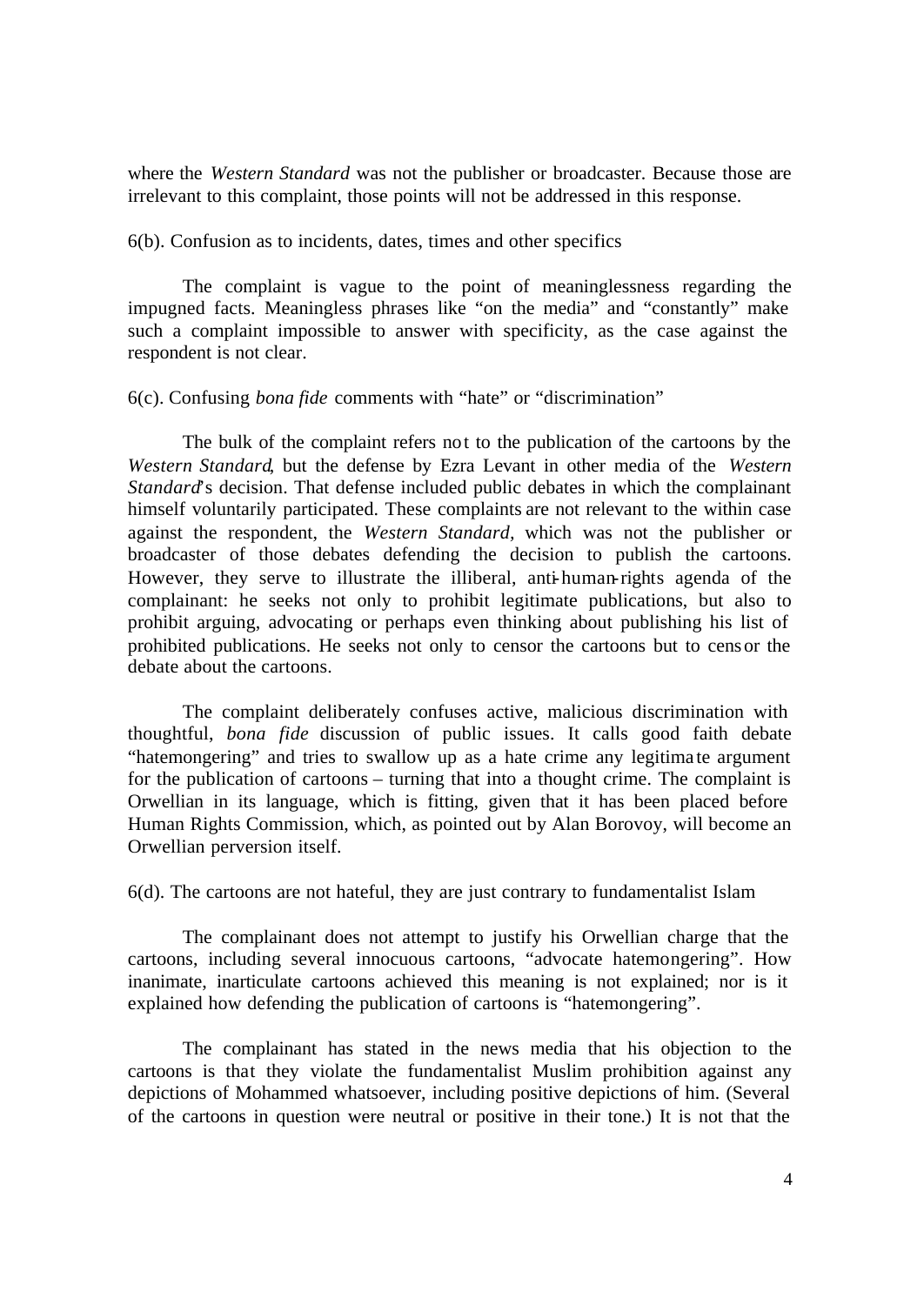publication of the cartoons was hateful; it is that the publication of the cartoons was a secular, non-Muslim act.

In the news media, the complainant has called for a prohibition of the depiction of other "Muslim prophets" including Jesus, and has stated that the ultimate goal of Muslims is to make the Koran the world's constitution. The respondent submits that the complainant's true objection is not the "hate" of the cartoons, but rather their heresy and non-conformity to fundamentalist Islam.

6(e). The complainant contends that he is a personal relative of Mohammed

If the AHRCC allows such absurd, theocratic braggadocio to masquerade as an argument in a secular tribunal it would be an embarrassment to Canada's liberal, secular, pluralistic democracy and the government of Alberta that is politically responsible for the AHRCC.

#### 6(f). Islamist agenda

The complaint bizarrely includes as exhibits two articles from the *Western Standard* that have nothing to do with the publication of the Danish cartoons, but rather have a critic al analysis of Islamic terrorist groups around the world, including the Hamas terrorist group. That these would be included in the complaint suggests that the complainant, who, prior to coming to Canada, taught at an illiberal, anti-Semitic, anti-feminist Saudi Arabian university, has a collateral and inappropriate agenda at hand: the suppression of critical commentary about Islamic, Saudifinanced terrorism.

## $6(g)$ . Impossible timeline

Another example of the bad faith of the complainant is his brazen claim that the *Western Standard*'s publication of the cartoons caused him to receive "hate mail", purported examples of which he attached. A cursory inspection of those emails shows that each of them were sent to the complainant before the *Western Standard* was printed or shipped – they could not possibly have been received as a result of our publication. Further, an inspection of those e-mails shows that many of them were in the vein of public debate, including the rather reasonable assessment that the complainant was "humourless" and that he should "lighten up".

## 7. Suggestion for future steps for the AHRCC

The AHRCC *pro forma* response template calls for a suggestion as to how this matter might be reasonably resolved. There is no acceptable resolution other than the dismissal of the complaint. That a liberal institution like the AHRCC could